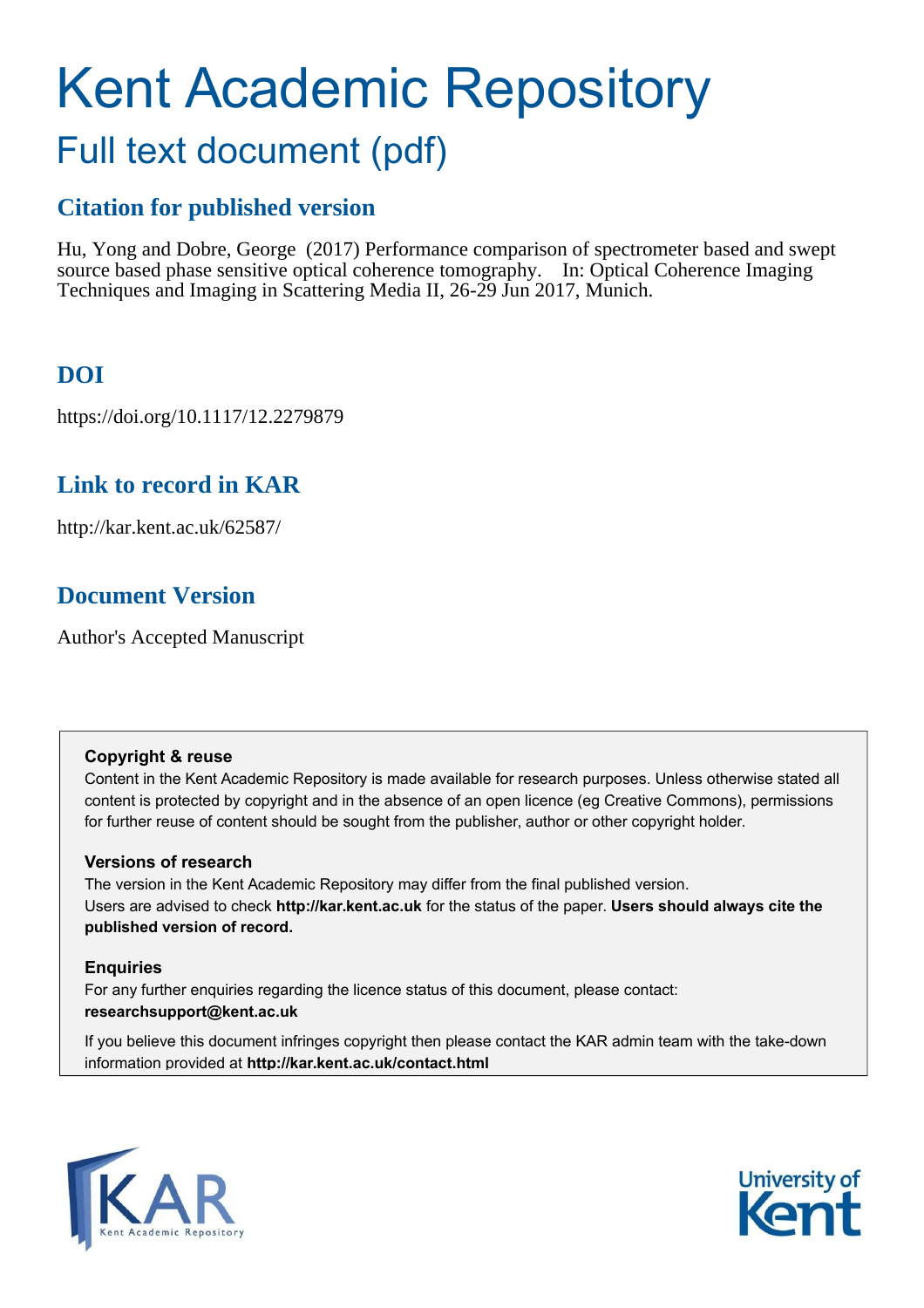## **Performance comparison of spectrometer based and swept source based phase sensitive optical coherence tomography**

Yong Hu, George Dobre

Applied Optics Group, University of Kent, Canterbury, United Kingdom, CT2 7NH [yh95@kent.ac.uk](mailto:yh95@kent.ac.uk)

#### **ABSTRACT**

Spectrometer based and swept source based phase sensitive Fourier Domain OCT systems are compared in terms of the stability of the retrieved signal phase. The spectrometer based system performs with a significantly better phase stability with less uncertainty in the output, whereas the output of the swept source based system is influenced by the jitter noise that creates jumps to the retrieved phase. The experimentally obtained phase traces from the spectrometer based system match well to relevant mathematics.

**Keywords:** phase sensitive, spectrometer, swept source, OCT

#### **1. INTRODUCTION**

Fourier domain optical coherence tomography (FDOCT) is a noninvasive optical imaging modality capable of providing corss-sectional and 3D images of tissue structure [1]. FDOCT can be implanted in two ways: spectrometer based OCT (Sp-OCT) employing a broadband light source and a spectrometer; or swept source OCT (SS-OCT) employing a sweptlaser source and a photodetector. Typically, Sp-OCT has an imaging depth less than 2 mm in air and an A-scan acquisition rate of hundreds of kHz [2], whereas SS-OCT exceeds a few centimeters imaging depth and multi MHz Ascan rate [3]. Sp-OCT performs better signal stability compared with SS-OCT [4,5]. Conventional FDOCT provides a micrometer scale resolution that is determined by the coherence gate of the system. Any refractive index change in the coherence gate or any micro vibration of the sample smaller than the coherence gate could not be detected by the conventional FDOCT. However, the detection can be deducted by a phase sensitive FDOCT system. Both Sp-OCT and SS-OCT configured systems have the phase detection function. We have built up two systems capable of retrieving phase as the signal to perform measurements on a target generating micro vibration. In this study, we compare the phase measurement performance of the Sp-OCT system and the SS-OCT system we built. Results of extra measurements from the Sp-OCT system are also presented here to check that the retrieved signal phase match to the previously proved theory.

#### **2. THEORY**

The concept of using phase sensitive Fourier Domain OCT (FD-OCT) to measure nanometre scale vibrations and displacements has been studied previously [6-10]. Assuming the detected interference term of the spectrum is  $I(k)$  =  $2|E_R E_S|cos(2kz + \varphi)$ , where  $k = 2\pi/\lambda$ . z is the axial depth coordinate in the sample, and  $\varphi$  is the random system noise contributing to phase. The depth resolved magnitude  $A(z)$  and phase  $\Phi(z)$  information of the sample is retrieved by performing a complex Fourier transform to  $I(k)$  to obtain the interference signal  $I(z)$  in time domain:

$$
I(z) = FT[I(k)] = A(z)exp[i\Phi(z)]
$$
\n(1)

where the magnitude  $A(z)$  is used to reconstruct conventional OCT images. Variation of phase  $\Phi(z)$  is caused by the local optical path difference (OPD) change over time within the coherence gate at the depth  $z$ , and the phase term in Eq. (1) can be expressed as

$$
\Phi(z,t) = 2 \times \frac{2\pi}{\lambda} \times n \cdot L(t) + \varphi \tag{2}
$$

where  $L(t)$  is the time dependent OPD value within the OCT coherence gate, n is the refractive index of the medium, and the factor 2 comes from the double path of the beam in the OCT sample arm. Assuming  $L(t)$  varies in a sinusoidal manner with magnitude A and frequency  $f_0$ , Eq. (2) becomes

$$
\Phi(z,t) = 2 \times \frac{2\pi}{\lambda} \times n \cdot A \cdot \sin(2\pi f_0 t) + \varphi \tag{3}
$$

A differentiation operation performed on both sides of Eq. (3) results in the phase difference  $\Delta\Phi(z,t)$  between successive A-scans separated by an time interval  $\Delta t$ ,

$$
\Delta \Phi(z, t) = \frac{8\pi^2}{\lambda} \times n \cdot A \cdot f_0 \cdot \cos(2\pi f_0 t) \cdot \Delta t \tag{4}
$$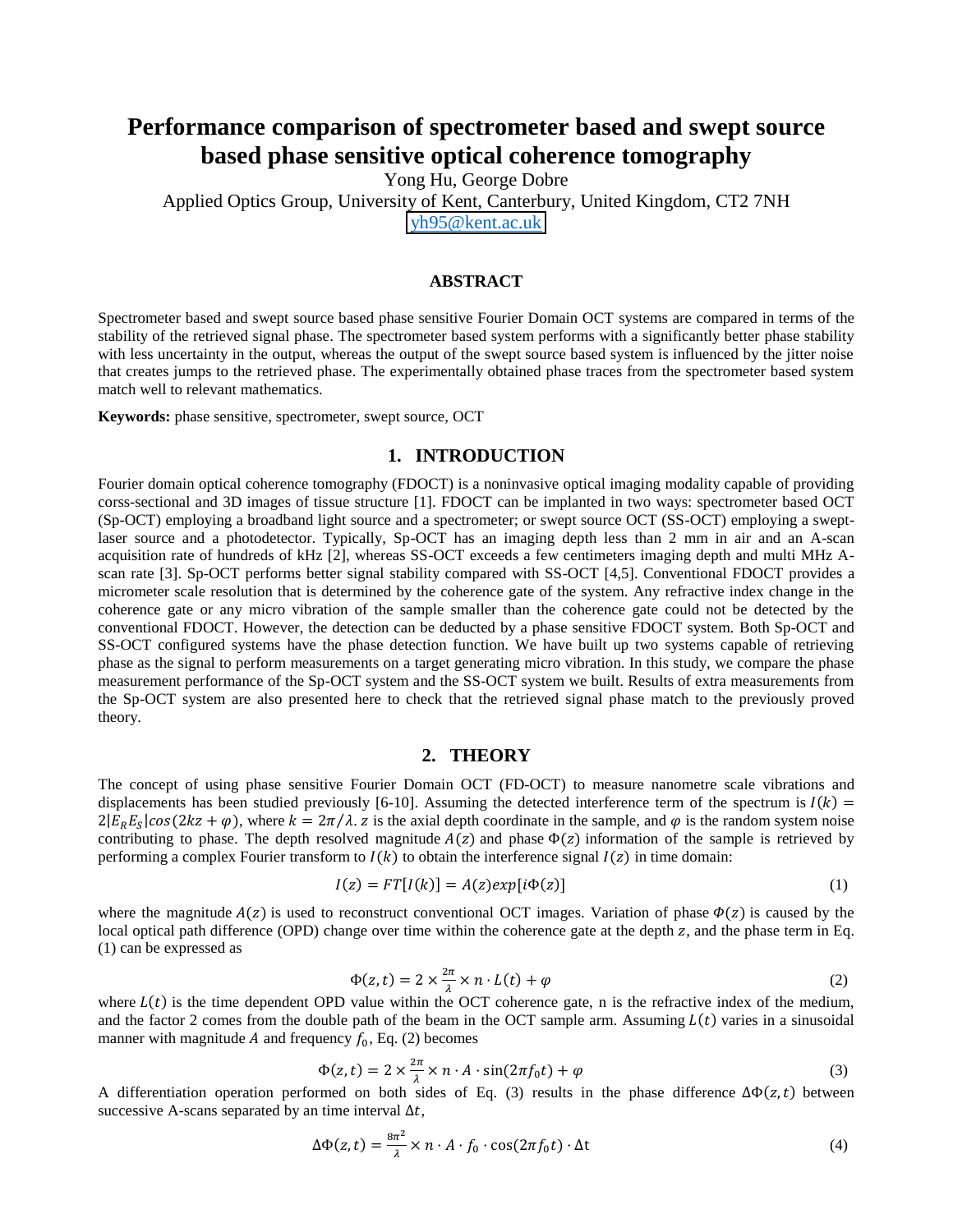Thus, with the depth z fixed, either by measuring  $\Phi(z,t)$  in Eq. (3), or by measuring  $\frac{\Delta \Phi(z,t)}{\Delta t}$  in Eq. (4), the local vibration amplitude A of the sample can be calculated. In this study, Eq.  $(2, 3, 4)$  are being used to test the performance of phase sensitive Sp-OCT and SS-OCT systems.

#### **3. EXPERIMENT**

#### **3.1 System configuration**

The structure of the phase sensitive Spectrometer-based (Sp-OCT) system is illustrated in Fig. 1. The OCT source is a superluminescent diode (Amonics, ALS-1050-S) with an output power of 13 mW and a spectral full-width at half maximum (FWHM) of 35 nm centered at 1050 nm, resulting in a theoretical axial resolution of 14 µm in air. The output light enters a fiber isolator (AFW Technologies, ISOD-64) and subsequently a  $2\times2$  fiber-optic Michelson interferometer through a 50:50 fiber coupler (THORLABS, TW1064R5A2A), with 50% going to the reference arm and 50% to the sample arm. Both fiber outputs of the coupler are pigtailed to collimators (THORLABS, F260APC-1064) creating a beam size of 2.4 mm in free space. In the sample arm, the beam hits two galvanometer mirrors (THORLABS, GVS302) and subsequently an objective / scan lens (THORLABS, LSM02-BB, f =110 mm) producing a focused spot size of 28 µm on the target. In the reference arm, a glass dispersion compensation block (THORLABS, LSM02DC) compensates the dispersion created by the double paths of the objective lens in the sample arm. Light returning from two arms are recombined and delivered to a spectrometer consisting a high speed line scan CCD camera (GOODRICH SUI, SU1024- LDH) with the maximum line rate of 47000 kHz and the digital output rate of 14-bit. The CCD has 1024 elements with pixel size of 25  $\mu$ m × 500  $\mu$ m and a spectral range of 900 nm, resulting in the spectral resolution  $\delta\lambda$  = 0.88 nm at the center wavelength  $\lambda_0 = 1050$  nm. The detected interference signal is digitized by a camera link image acquisition card (NATIONAL INSTRUMENTS, PCIe-1430) installed in a computer to generate a spectrum with points attributed nonlinear in k-space. In Sp-OCT, it is crucial to rescale and resample the spectral data to make them evenly attribute in kspace. The resampling algorithm employed here is the B-spline interpolation (carried out in Labview post-processing). After the resampling, the interference pattern of each A-scan is complex Fourier transformed to retrieve the depthresolved intensity  $A(z)$  and phase  $\Phi(z)$  profile of the detected sample.



Fig. 1. Schematic of phase sensitive Sp-OCT system. Superluminescent diode light source (SLD); 2 by 2 fiber splitter (50:50); Collimating lenses (C1, C2). Stationary mirrors (M2); Objective/scan lens (OBJ); Galvanometer mirrors (X, Y); Dispersion compensating block (DC); Piezoelectric actuator (PA).

The phase sensitive Swept Source (SS-OCT) system schematic is illustrated in Fig. 2. The swept source (AXSUN Technology, 1060) has a central wavelength of 1060 nm, a FWHM bandwidth of 100 nm, a duty cycle of 46%, and a sweep rate of 100 kHz. The SS-OCT system has a measured axial resolution  $\delta z$  of 10  $\mu$ m (FWHM amplitude profile) which remains constant throughout the 3.5 mm imaging range in air. The interferometer is constructed by a fiber array. 20% of the light proceeds to the sample arm, and 80% to the reference arm. In the object arm, the propagation is identical to the Sp-OCT case. In the reference arm, two dispersion compensation blocks are used. The light returning from the reference mirrors and 80% of the light reflected by the sample interfere at the output of a 50:50 coupler. The interference signal is detected by a balanced photodetector (THORLABS, PDB430C, DC to 350 MHz bandwidth) which also removes the DC component in the signal. The digitized interference signal is subsequently acquired by a 12 bit waveform digitizer (AlazarTech, ATS9350, sampling rate 500 MS/s). The input trigger on the digitizer is connected with the output trigger on the swept laser that generates a trigger at the beginning of each sweep to trigger the data acquisition process of the digitizer [4].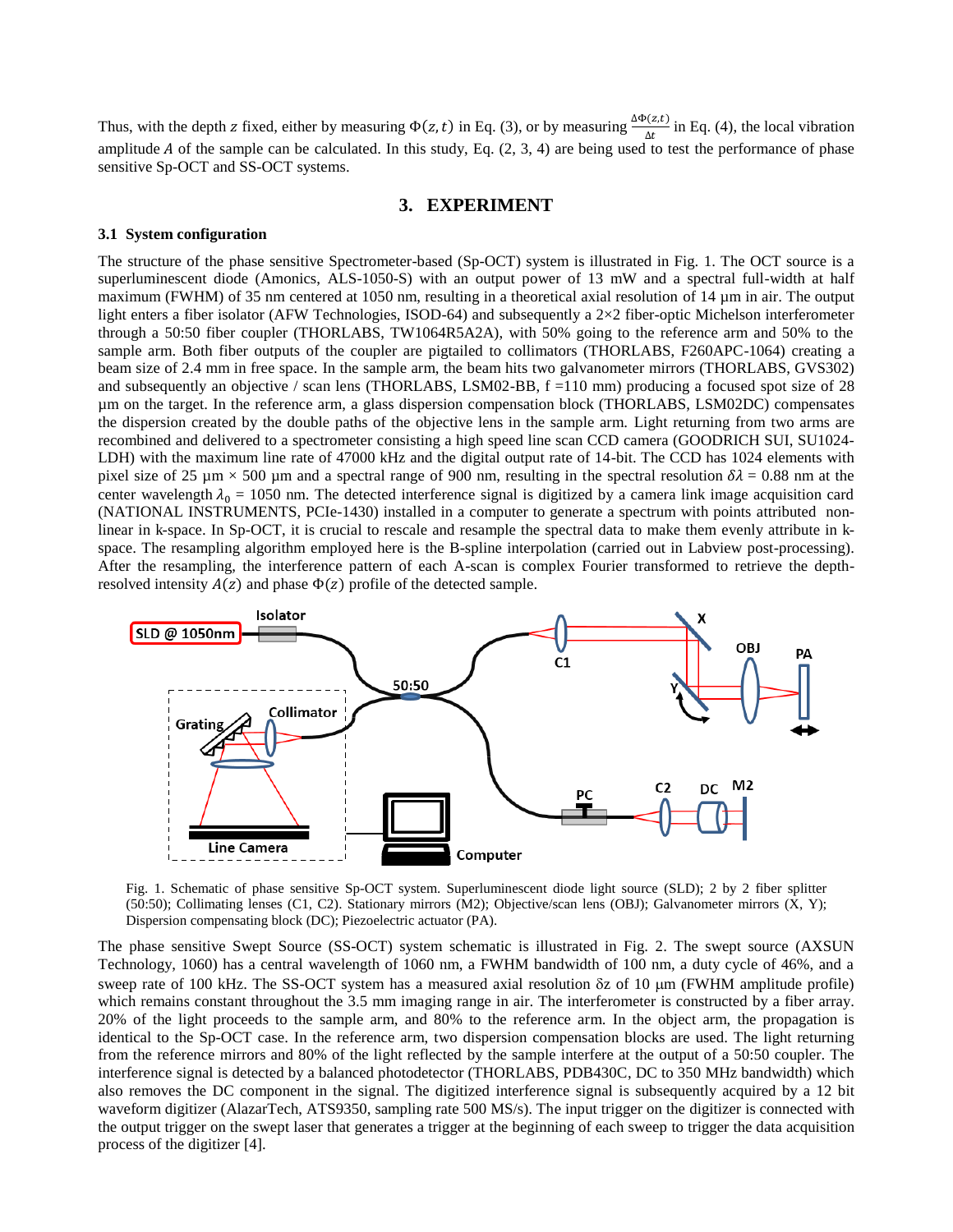

Fig. 2. Schematic of phase sensitive SS-OCT system. 2 by 2 fiber splitter (50:50, 20:80); Collimating lenses (C1, C2, C3); Translation mirrors (TM); Objective/scan lens (OBJ); Galvanometer mirrors (X,Y); Dispersion compensating blocks (GDCB); Piezoelectric actuator (PA); Balanced photodetector (BD).

The digitizer uses an external clock obtained from the output clock on the swept laser. The swept laser generates a clock uniform in k-space, which enables the digitizer to perform uniform data sampling in k-space. Thus, in SS-OCT, no data resampling or processing is required. Connecting the trigger and the clock in this way allows direct k-clock sampling to take place, which overcomes the nonlinear spectral sweeps.

#### **3.2 Sample preparation and phase retrieval**

As demonstrated in Fig. 3, the vibrating sample used in the study is a piezo-mounted (THORLABS, PA4FEW) microscope coverslip (100 µm thick). The signal phase was measured on the front surface of this coverslip. Since the data along the axial direction were acquired at the same time in each A-scan, they shared a common mode noise that was due to the mechanical or thermal fluctuations in each independent arm [6,10]. To remove this common mode noise, a stationary coverslip was placed in front of the actuated coverslip to provide a reference phase. Assuming the mechanical or thermal fluctuations between two coverslips can be ignored, the noise contributed by the fluctuations outside can be removed by subtracting the reference phase from the signal phase. Thereby, the motion of the actuated coverslip was the only factor contributing to the variation of the difference between the signal phase and the reference phase. In the study, the phase difference is used as the phase signal.



Fig. 3. Vibrating sample: piezo-mounted 100 µm microscope coverslip. Signal phase is measured on the signal interface at  $z$ 2; The reference interface at  $z_1$  provides the reference phase to remove the common mode noise. The beam focus is located between two coverslips.

In both Sp-OCT and SS-OCT systems, the phase signal was retrieved by following procedures: first, 1024 samples were recorded to generate a digitized A-scan interference spectrum. Two LabVIEW programs, both with an A-scan acquisition rate of 500 Hz, were designed for corresponding systems. The LabVIEW program for the Sp-OCT system had the resampling algorithm performing on the interference spectrum, whereas this function is omitted in the SS-OCT system. Then, the interference pattern was complex Fourier transformed to produce a 512-pixel A-scan intensity profile as a function of depth showing axial features of the sample. From this intensity pattern, the pixel orders corresponding to the reference interface at  $z_1$  (Fig. 3) and the investigated interface or axial position were identified and selected. In each single A-scan, the LabVIEW program retrieve and unwrap phase values of these two selected pixels. Last, the difference between these retrieved phase values was calculated to be used as the phase signal in the study.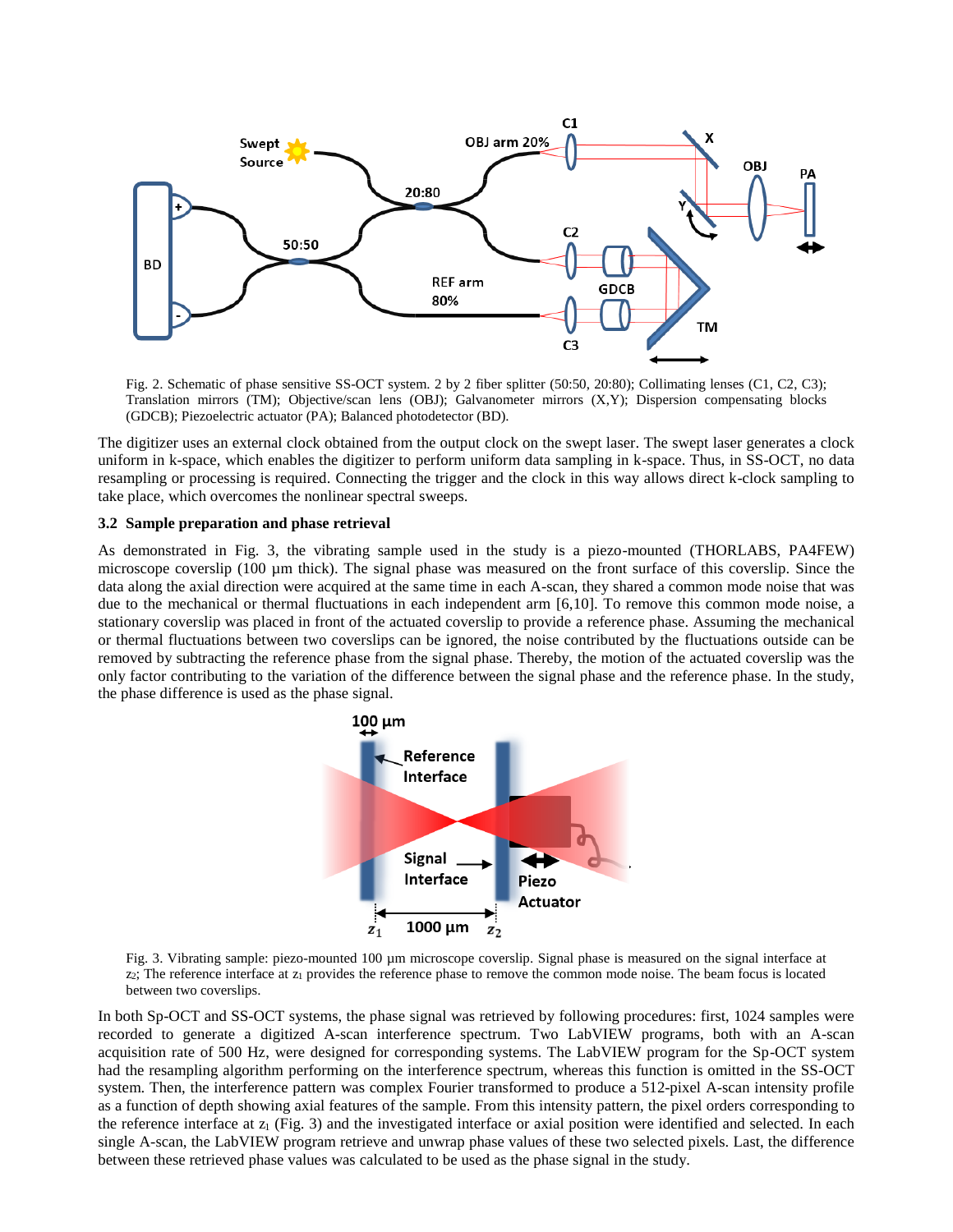#### **4. RESULTS**

#### **4.1 Side by side comparison of signal outputs from Sp-OCT and SS-OCT systems**

The system noise determines the minimum detectable phase variation of an OCT system. To study and compare the minimum detectable phases of the Sp-OCT system and the SS-OCT system, the reference pixel and the investigated pixel were chosen in the same coherence gate. The A-scan peak of the reference inter phase (Fig. 3) is composed of 5 pixels in the amplitude A-scan profile. Within the peak, phase values were retrieved from two adjacent pixels most closed to the highest point. The difference of these phase values were calculated as the signal phase  $\Phi(z_2,t)$  for plotting traces in Fig.  $4(A)$  and  $(B)$ .

Ideally, if no system noises present in a OCT system,  $\Phi(z_2,t)$  should be always 0 rad as no relative motion existing between two adjacent pixels in a coherence gate. Thus, the fluctuations of  $\Phi(z_2,t)$  traces around 0 rad in Fig. 4 (A) and (B) reflect different noise levels for the two systems. Comparing the level of random fluctuations on traces in Fig. 4 (A) and (B), the uncertainty of signal phase  $\Phi(z_2,t)$  in Sp-OCT system is significantly better than that of the SS-OCT system. The noticeable step in Fig. 4 (B) happened very often during the measurement. It came from the jitter noise of the swept source employed in the SS-OCT system, which was generated by the uncertain relative phase relationship between successive spectrum sweep of the source.



Fig. 4. Dynamic output signal phase  $\Phi(z_2,t)$  measured in the coherence gate of (A): Sp-OCT system and (B): SS-OCT system. (C): histogram of  $\Phi(z_2,t)$  values in (A). (D): histogram of  $\Phi(z_2,t)$  values in (B).

To analyze and quantify the noise level difference of the two systems, the  $\Phi(z_2,t)$  values in Fig. 4 (A) and (B) are grouped to histograms shown in Fig. (C) and (D). Comparing Gaussian fits of Fig. (C) and (D), the full width at half maximum (FWHM) of two graphs indicates that the signal phase uncertainty of Sp-OCT system is 4 times better than that of the SS-OCT system.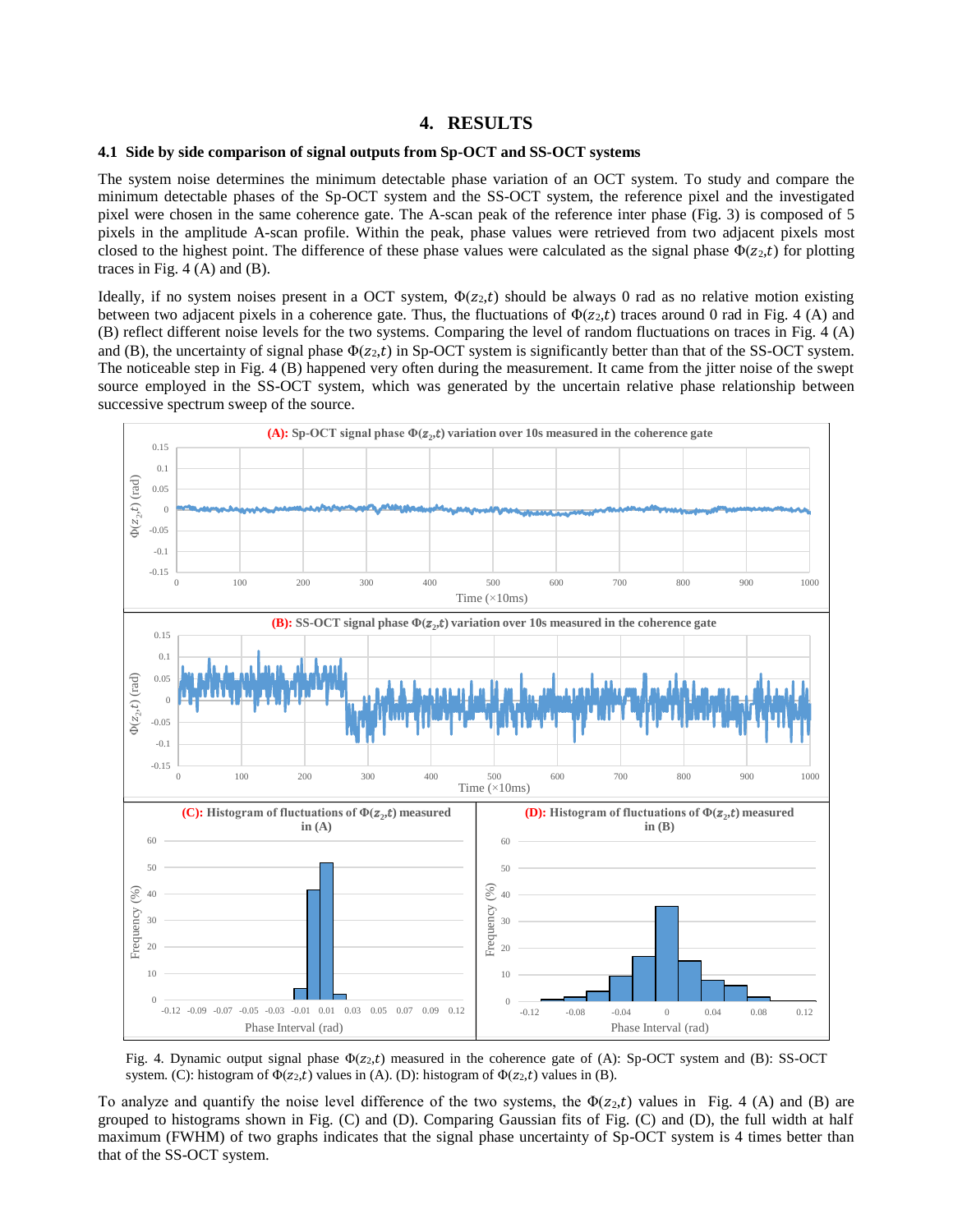

Fig. 5. Dynamic output signal phase  $\Phi(z_2,t)$  measured on the surface of an actuated coverslip form (A): Sp-OCT system and (B): SS-OCT system. The piezo actuator is driven by a sinusoidal voltage with the frequency of 1 Hz and amplitudes of 4 V.

Extra measurements were taken on the front surface of the piezo actuator-mounted coverslip (Fig. 3) for both systems. The actuator was driven a sinusoidal voltage with the frequency of 1 Hz and amplitudes of 4 V. As can be seen in Fig. 5 (A) and (B), the signal phase  $\Phi(z_2,t)$  measured from both systems present sinusoidal appearance with expected frequency. The  $\Phi(z_2,t)$  trace from the Sp-OCT system is clean, whereas the  $\Phi(z_2,t)$  trace from the SS-OCT system is added with spikes which disturb the reading of the amplitude. Even though the spikes could have been removed by filtering treatments, the existence of them indicates a more noisy nature of the SS-OCT system compared with the Sp-OCT system.



 Fig. 6. Fourier analysis performed on 120 data points on traces of Fig. 5. (A) Orange line: Fourier analysis of Sp-OCT output. Dotted line: Fourier transform of Fig. 5 (B) obtained from the SS-OCT. The peak widths are in a ratio of 8.5:1.

To analyze the spectrum components of two  $\Phi(z_2,t)$  traces in Fig. 5 (A) and (B), a Fourier transform was performed on continuous 120 data points in both Fig. 5 (A) and (B). As can be seen from Fig. 6, the frequency components of the  $\Phi(z_2,t)$  trace from the Sp-OCT (orange trace) is purer than that from the SS-OCT (blue trace). As shown by the orange trace, 80% of the frequency components are concentrated around the driving frequency of the vibrating target for the Sp-OCT. The higher frequency components in the blue trace agree with the spikes on the  $\Phi(z_2,t)$  trace in Fig. 5 (B).

#### **4.2 Phase sensitive Sp-OCT – further aspects**

The results in section 4.1 indicate that the Sp-OCT system performs with a significantly better signal phase stability than that of the SS-OCT system. In order to further investigate the performance of the Sp-OCT system, a series of measurements were performed on the vibrating target to check if the experimentally obtained  $\Phi(z_2,t)$  and  $\Delta\Phi(z_2,t)$  traces match to Eq.  $(3)$  and Eq.  $(4)$ .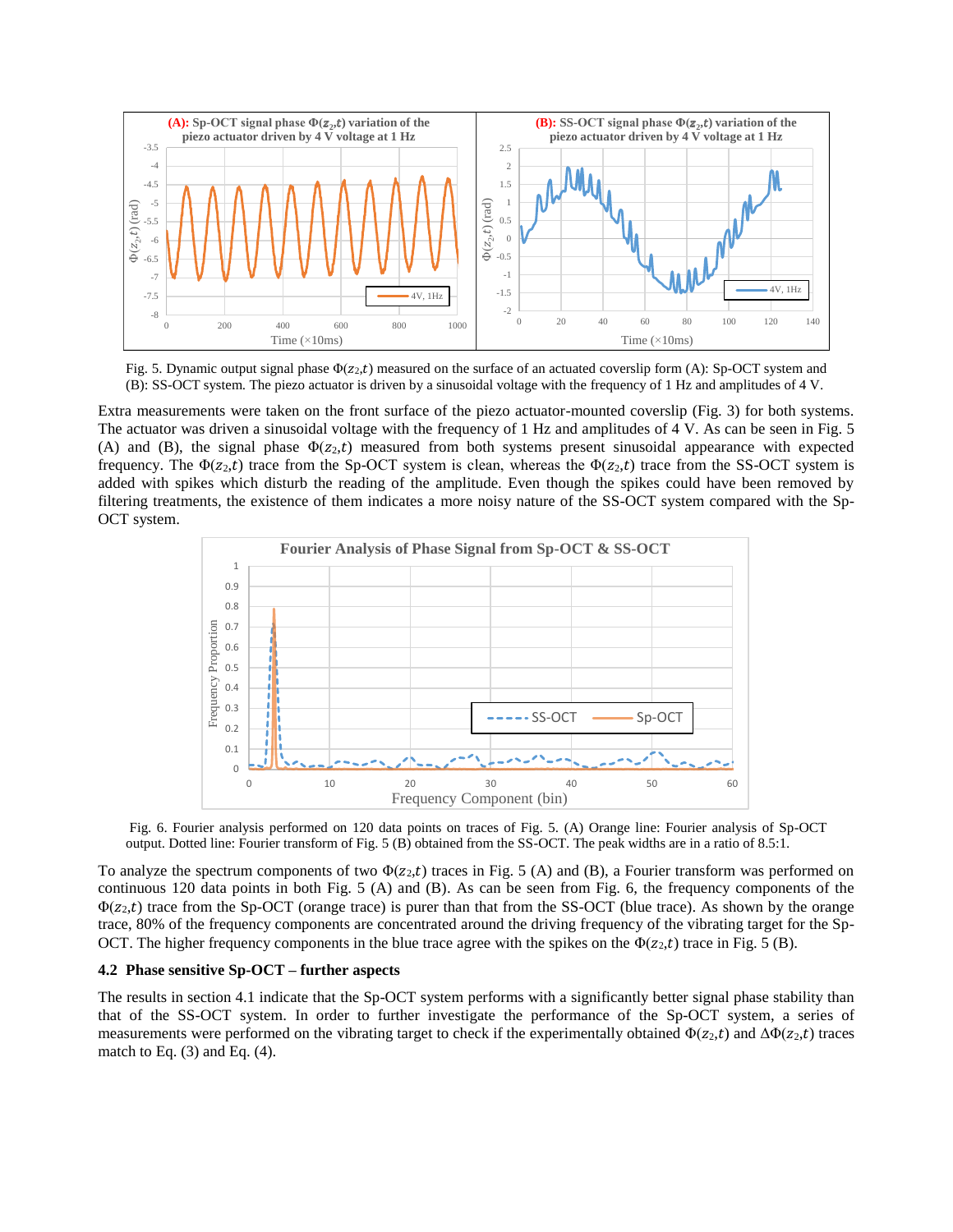

Fig. 4. Sp-OCT measured signal phase  $\Phi(z_2,t)$ . The piezo actuator was driven by sinusoidal voltages with fixed frequency (10Hz) and different amplitudes (1V, 2V, 3V, 4V).

The piezo actuator was firstly driven by sinusoidal voltages first with a fixed frequency (10Hz) and different amplitudes (1V, 2V, 3V, 4V), then with a fixed amplitude (4V) and different frequencies (5Hz, 10Hz, 15Hz, 20Hz). The measured dynamic  $\Phi(z_2,t)$  traces of two groups of driving parameters are presented in Fig. 4 and Fig. 5 respectively. During the measurement, a random phase drift (presented as  $\varphi$  in Eq. (3)) added a varying DC component to  $\Phi(z_2,t)$ . For ease of comparison,  $\Phi(z_2,t)$  traces are overlapped in Fig. 4 and Fig. 5.



Fig. 5. Sp-OCT measured signal phase  $\Phi(z_2,t)$ . The piezo actuator was driven by sinusoidal voltages with fixed amplitude (4V) and different frequencies (5Hz, 10Hz, 15Hz, 20Hz).

As seen in Fig. 4, the measured  $\Phi(z_2,t)$  traces have the same modulation frequency that equals to the sinusoidal frequency of the detected movement. As expected, the amplitudes of these traces are different as the driving voltages of the actuator are different. As seen in Fig. 5, the measured  $\Phi(z_2,t)$  traces have the same amplitude but different modulation frequencies equivalent to the corresponding to the vibrating frequencies of the target. All measured  $\Phi(z_2,t)$ traces in Fig. 4 and Fig. 5 agree with Eq.(3) where the modulation frequency of  $\Phi(z_2,t)$  varies with the vibrating frequency f<sub>0</sub>, and the modulation amplitude of  $\Phi(z_2,t)$  varies with the vibrating amplitude A of the actuator. During the measurement, the random phase drift was added on the dynamic  $\Phi(z_2,t)$  trace very often. The drift caused the signal to move in an unwanted fashion, which created inconvenience and prompted us to generate the phase differential  $\Delta \Phi(z_2,t)$ trace, as discussed below.

To generate dynamic  $\Delta\Phi(z_2,t)$  traces and check if they match to Eq.(4), another LabVIEW program was designed to calculate the difference between signal phases  $\Delta\Phi(z_2,t+\Delta t)$  and  $\Phi(z_2,t)$ , which were obtained from successive A-scans with a time interval of  $\Delta t = 2$  ms (500 Hz A-scan rate). The actuator was driven by sinusoidal voltages first with a fixed amplitude (4V) and different frequencies (10Hz, 25Hz), then with a fixed frequency (5Hz) and different amplitudes (14V, 28V, 42.5V). Results are presented in Fig. 6 and Fig. 7 respectively.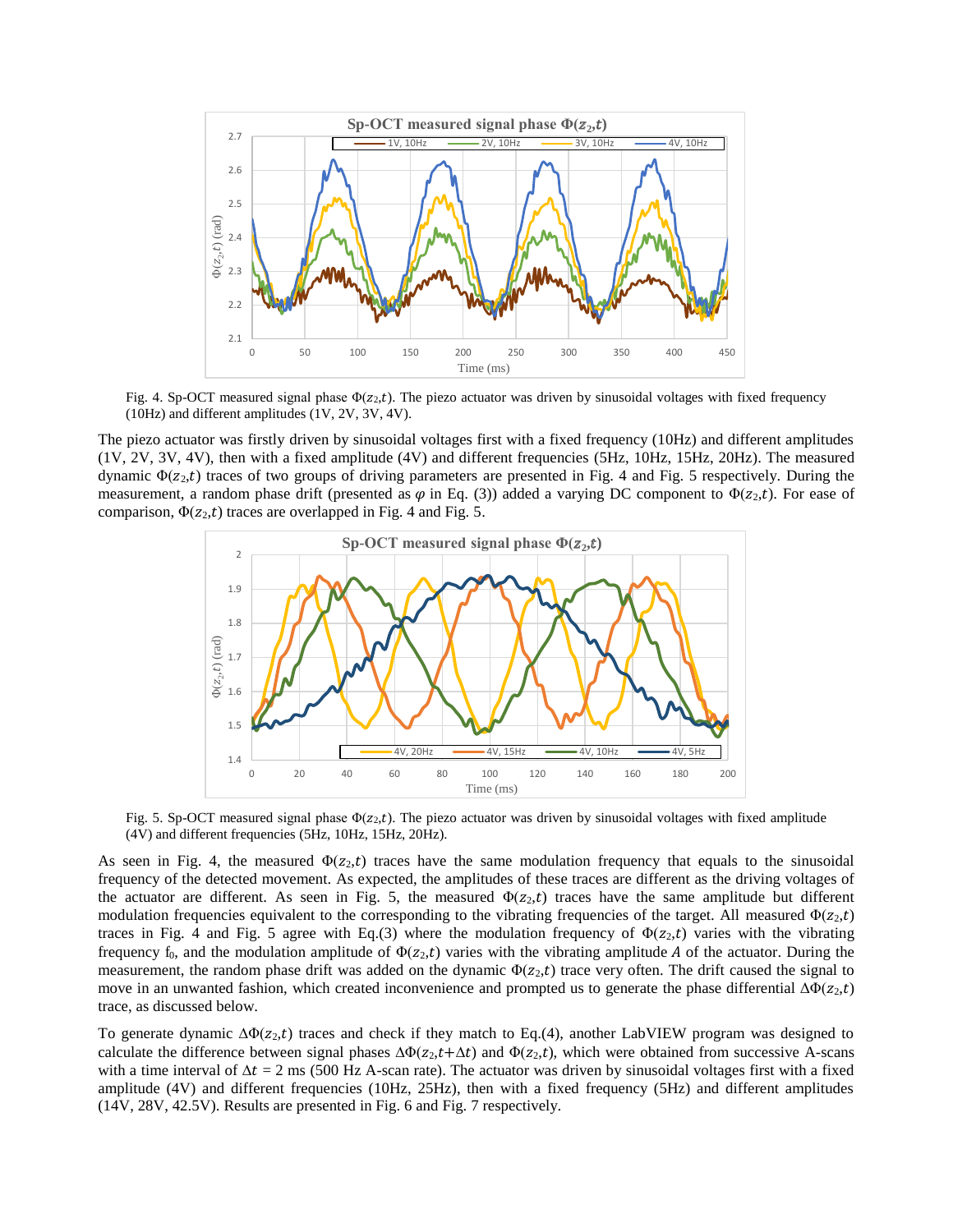

Fig. 6. Sp-OCT measured phase differential  $\Delta \Phi(z_2,t)$ . The piezo actuator was driven by sinusoidal voltages with fixed voltage (4V) and different frequencies (10Hz, 25Hz).

As seen in Fig. 6, unlike the traces in Fig. 5, the amplitudes of  $\Delta\Phi(z_2,t)$  traces vary with the vibrating frequency of the actuator. This agrees with Eq.(4), where the vibrating frequency  $f_0$  is a factor multiplying the cosine term and modifies the amplitude of  $\Delta\Phi(z_2,t)$ . As seen in Fig. 7, with the vibrating frequency of the actuator fixed but the vibrating amplitude changed, the modulation frequencies of  $\Delta\Phi(z_2,t)$  traces are equal to the vibrating frequency of the actuator and the amplitudes of  $\Delta\Phi(z_2,t)$  traces are different. Again this agrees with Eq. (4), where the vibrating amplitude A is a factor of the modulation amplitude of  $\Delta\Phi(z_2, t)$  and has no impact on the modulation frequency of  $\Delta\Phi(z_2, t)$ . As seen from both graphs, unlike the case of  $\Phi(z_2,t)$  traces, the  $\Delta\Phi(z_2,t+\Delta t)$  traces vary about 0 rad with no DC drift added. This is because the differentiation operation on  $\Phi(z_2,t)$  eliminates  $\varphi$  in Eq. (3).



Fig. 7. Sp-OCT measured phase differential  $\Delta \Phi(z_2,t)$ . The piezo actuator was driven by sinusoidal voltages with fixed frequency (5Hz) and different amplitudes (14V, 28V, 42.5V).

We sent sinusoidal voltages with different amplitudes (2 V, 3 V, 4 V) and frequencies (1 Hz to 20 Hz with 1 Hz interval) to the actuator, and then used Eq. (4) to convert the amplitudes of  $\Delta\Phi(z_2,t)$  into the displacement amplitude A. Results are presented in Fig. 8. As can be seen, from 1 Hz to 20 Hz, the vibrating amplitude of the actuator is more determined by the amplitude of the driving voltage and has less dependence on the driving frequency. This is an expected result, as the actuator is supposed to have a sustaining displacement to voltage amplitude performance at low driving frequencies.